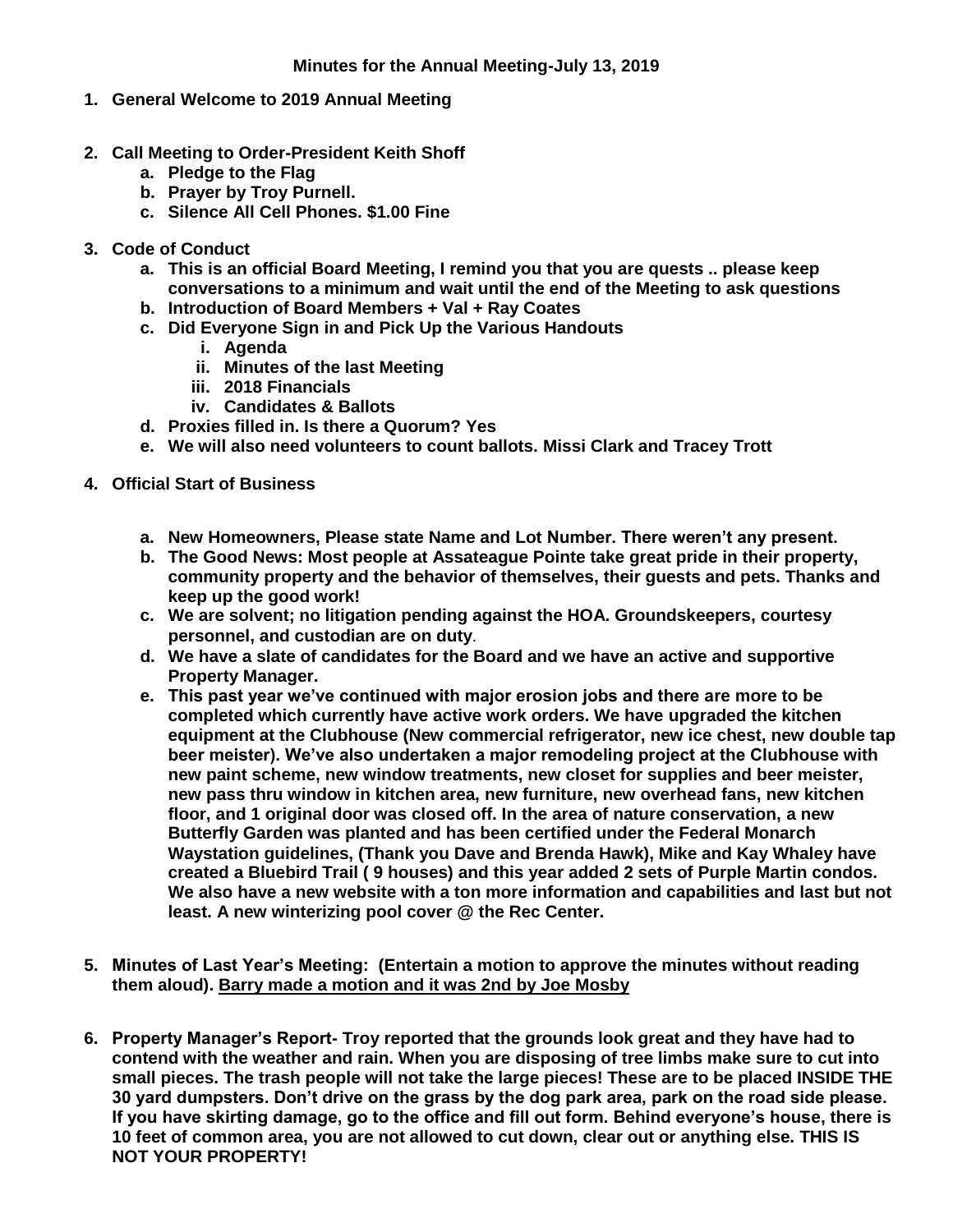- **7. Treasurer's Report (Including review of voting on decision of excess revenue, if any, for IRS so residents can mark their ballots). Income is over budget-\$4,295.70, expense- under \$4,523.96, Expense\$841.55, maintenance under\$15,049.51.**
- **8. Old Business**
	- **a. Website Update-Barry reported that this was completed in May. We have a lot of new items including all the flyers, ECC forms, Map, all minutes and newsletters and communications. Please check it out.**
	- **b. Current Work Order Status**
		- **i. Drainage / Erosion work-contact Valerie and fill out the form for any work.**
		- **ii. Road cracks are looked at every year for cracks that occur during the winter months.**
		- **iii. Clubhouse Fountain- replaced with a new unit**
		- **iv. Lagoon Status- the county is planning replacement of the liner in the next 2 to 3 years. The county did repair all of the leaks in the liner.**
		- **v. Cats- 18 Removed since January**
- **9. New Business**
	- **a. Clubhouse Pool Renovation are scheduled to start at the end of this season.**
	- **b. Zoning Hearing-Campground-Troy reported that White Horse Park wants to have rules amended to accommodate at least 25% of the community all year long. Assateague Pointe doesn't want this for our community. There will be another meeting to address this issue.**
	- **c. Creation of a "new" committee = Nature Conservancy Committee chaired by Mike and Kay Whaley. Mike said this will be about the birds, not the cats, dogs or other wildlife.**
	- **d. Front gate-after a total inspection, it has been determined that the loops need to be replaced. Keith signed the bid to have the work done as soon as possible. Troy made a motion to accept the bid to get the gate loops to be replaced Barry 2nd the motion and all were in favor.**
	- **e. Algae control for the ponds. Troy said to start the new application on the Rec. center pond and the clubhouse pond to see how it works. The total cost for all of the ponds was \$28,500.00 for a yearly contract. Troy will be getting a quote just for the Rec. Center and clubhouse ponds.**
- **10. "Footprints" Report :**
	- **a. Moment of Silence for Joe McGee and all those that have passed. Keith said Joe has been gone 1 year and 3 days and is greatly missed. Griffith Aleshire of Lot# 221 passed in June and Rosalie Hauer of Lot# 307 passed in May.**
	- **b. General News**
		- **i. Fred Verga has an unusual form of cancer which attacks the bone tissue. He is going thru treatments and he is in pain. The good news is that his doctors said it is very treatable. We all wish him well and we need our lead camera investigator to return to Assateague Pointe.**
		- **ii. Craig Bell is in the Hospital after suffering a stroke.**
	- **c. Correspondence-None**
	- **d. Anything for the Good of the Community- Jeff and Pam Baran of lot# 403, corralled all the paddleboats for us.**
- **11. Wall of Honor :**
	- **a. This award is dedicated every year to someone who has gone above and beyond in service to the Community, and doesn't have to be a homeowner. Although we have several prospective recipients, We are not making an award this year out of memory for Joe McGee. Barry said in honor of Joe McGee we do have a picture of him at the podium of last year's annual meeting on our website.**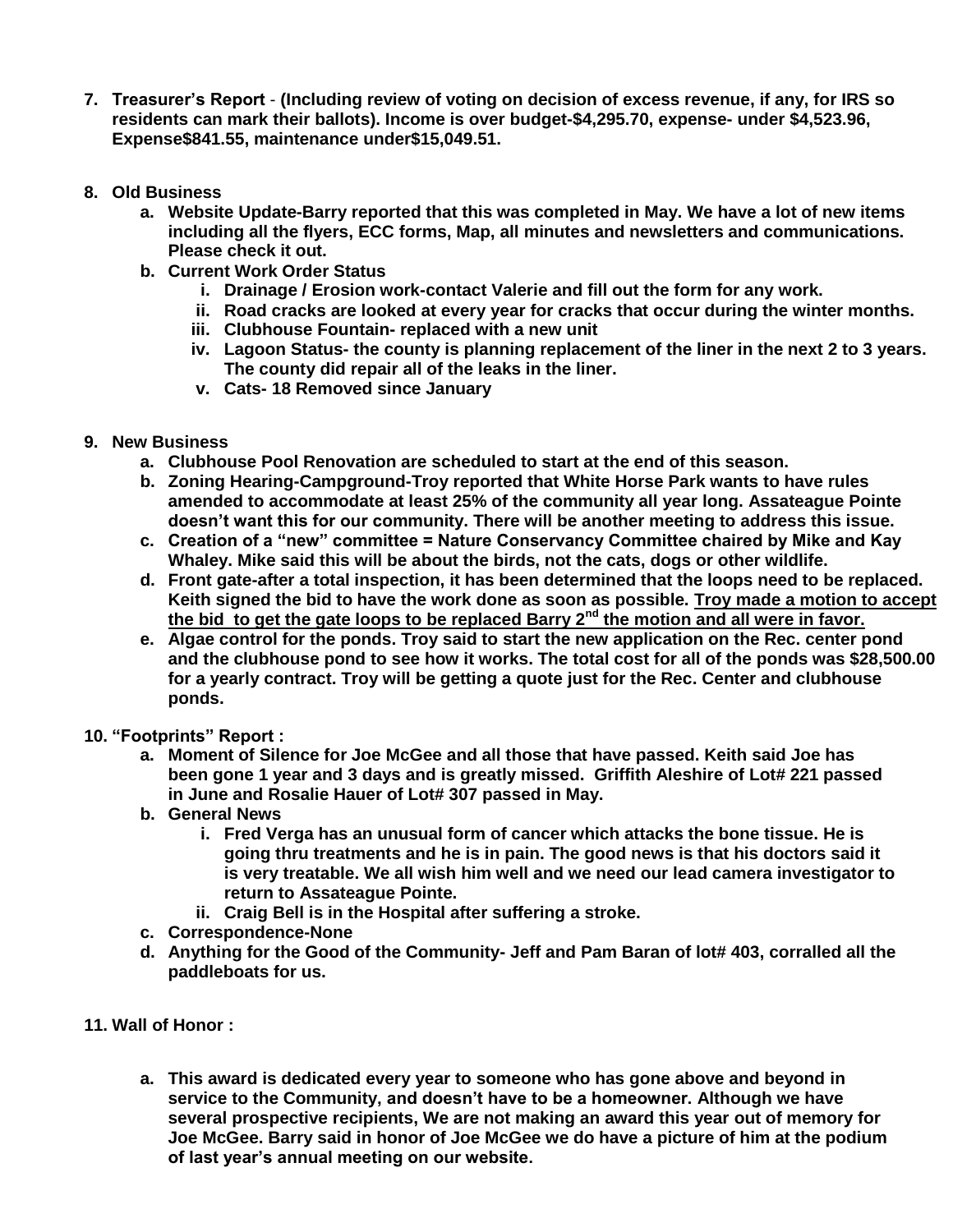## **12. Introduction of 3 candidates**

- **a. Troy Purnell - Lot #428** -– **I was an original partner of the Assateague Pointe Development Group and have been a member of the Board of Directors for 29 years since the communities start in 1989. I have been involved in all aspects of building and maintaining Assateague Pointe and continually monitor the ongoing operations year round. My knowledge and experience of the utility systems, pools and other mechanical systems in the community allow me to offer input that benefits the BOD and community as a whole. My knowledge and experience with local issues also help me to keep a finger on the pulse on a year round basis and help keep Assateague Pointe up to speed with any developing issues. I enjoy working for the owners at Assateague Pointe and would like to continue to serve on the Board.**
- **b. Fred Verga Lot #469 I have lived in Carlstadt, N.J. for 61 years before moving to Lakewood, N.J. 9 years ago. I have been married to my wife Dale for 49 years and have 3 children, Renee, Jeff and Keri and also 4 grandchildren, Amanda, Justin, Hannah and Jacob. I was active coaching in sports activities in our community as my kids grew up. I was in the Trucking Industry for 36 years, having been a Truck Technician for 31 years and a Service Manager for 5 years. I was also a Shop Steward for Teamsters Local 617 for 5 years and was on the contract negotiating team. We purchased our home in September 2003 at Assateague Pointe and have enjoyed every minute of it. We are now retired and have found we have more time to get involved with the community activities and help out where needed. We have helped on "Clean-Up" day and made some news friends and had a great time. My wife, Dale, and I volunteered 9 years ago to take over the Boat Storage Committee and have had so many compliments on our work so far and plan on continuing to work to keep the storage yard looking as good and organized as our community does. I also volunteer in my community in Lakewood on the Architectural Review Committee, the Grounds Crew Committee, Chairperson of the Safety and Security Committee and I serve as Vice President on the Board of Directors of our Community. I am also active in the Teamsters Retirement Club and enjoy Photography in my spare time. I have enjoyed serving on the Board at Assateague Pointe for the past 9 years as well as serving the community in helping out where I can. I ask for your vote in the election to continue to serve and help out where needed in the community and on the Board to keep Assateague Pointe "the place to be". Thank you for your support.**
- **c. Keith Shoff Lot #346 – Currently employed as President and CEO of Capway Automation. Grew up and live outside of Red Lion Pa. Member and Past President of Brogue Community Lions and currently serving as District 14C –Zone Chair. Currently sit on the Boards for York Area Sports Night / Heritage Valley Federal Credit Union. Homeowner since 2005 and have served on the ECC for 4 years, been on the APHOA Board since 2013. Have participated in every Community Clean-up Day since 2005, served on the 25th Anniversary Committee and as a Co-chair for the Luau, I enjoy helping Homeowners with projects and problems with their AP properties.**
- **13. Committee Reports :**

**Beautification – Missi Clark wanted to thank the highest number of people to show up for the cleanup day, 85 total. She said all the plant markers are up and she has seen butterflies but so far no crystallites.** 

**ECC – Cathy Ortel reported that everyone has weeds and all needed power washing, they were not sent a notice. If it isn't done by the second inspection, you will be written up. She sent out**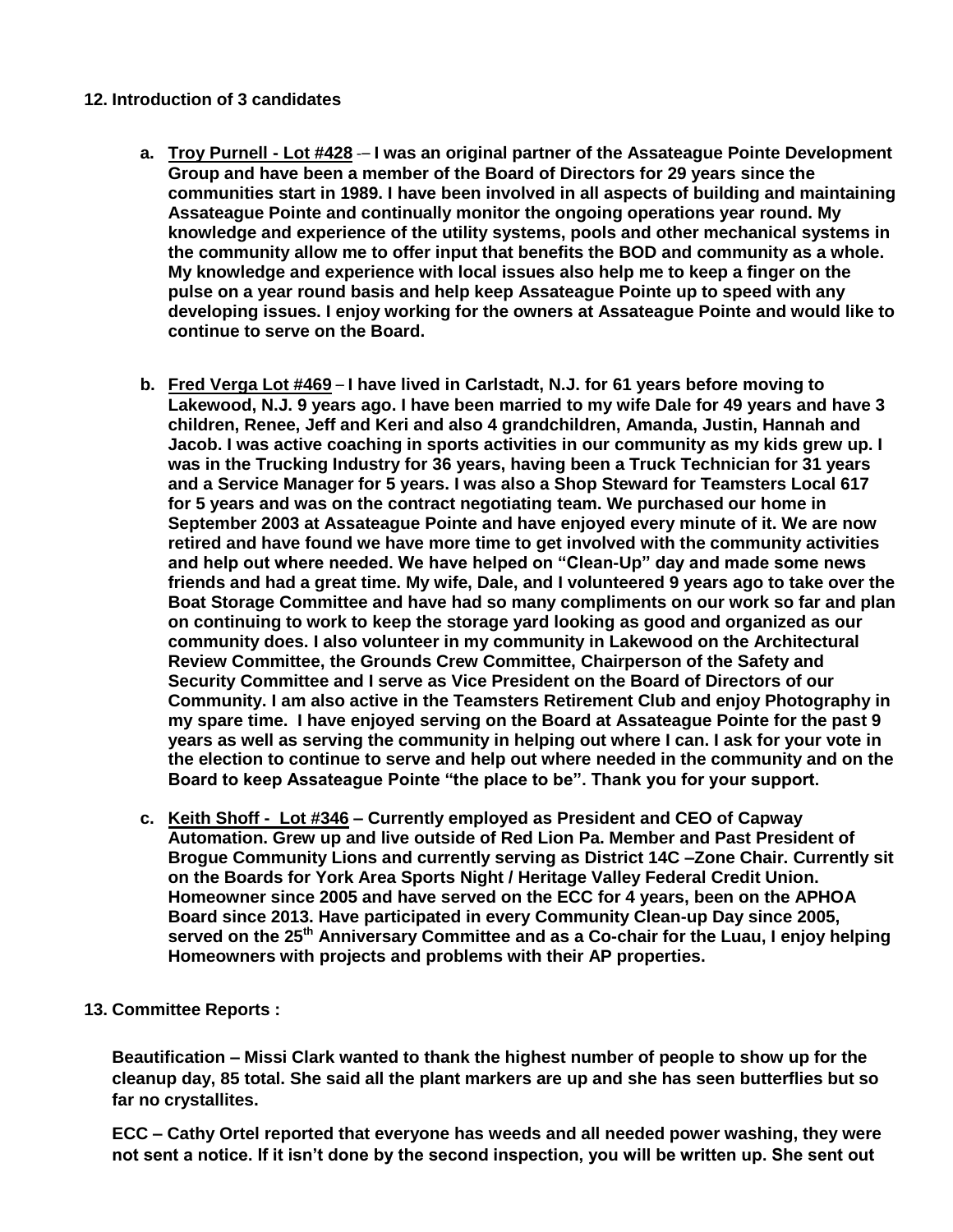**126 letters this year, out of that number 29 people did part of the work, 16 were dead beats. The 2 nd inspection is completed. We collected \$900.00 in fines last year. She asked that everyone please respond to any notice that is sent.**

**Entertainment – Vince & Lynn Luca-asked how everyone enjoy the parade. We had Berlin Fire trucks, police and the shorebirds mascot. We have to thank the new homeowners and new chairpersons of this event, Bo and Kim Schultz. They did a phenomenal job and he thanked them. Everyone applauded. Since our last meeting we have had a meet and greet, flea market, bull roast, tie-dye activity, golf tournament, and a paint night. Assateague Pointe is a very busy place. Coming up is bingo tonight. In the coming weeks we have movie night, stamp night, rock painting, shrimp feast, murder mystery. Vince asked for someone to chair the Murder Mystery for next year. The Berlin Fire Company is having a chicken BBQ at the Rte. 611 fire house today, it would be nice for us to support them like they supported us.**

**Pool – Barry King said that last night at the Elvis event at the Clubhouse that he wanted to thank the security people, who were Will and Phyllis Farrell, Vince and Lynn Luca, Mike Whaley and Boo, Phil and Mark. They had to check for any glass coming into the pool area. Before the event it was discovered that there was a chuck of glass under one of the tables. MARYLAND STATE LAW SAYS NO GLASS IN ANY POOL AREA! This pertains to EVERYONE. You cannot have glass in the screened crab room either! You may leave your cooler inside the clubhouse and pour your beverage into a cup and then proceed into the pool area. If glass happens to break by any pool area, it means closure of the pool. The pool will be emptied first, cleaned and then have to be refilled. This would be very inconvenient and if there was an injury because the glass was in the pool area, would be very bad. In Ocean City they had to hire a full time person to police and check every bag coming into the pool to make sure there wasn't any GLASS. If we have to do this, it will be very expensive and inconvenient for everyone. Please keep an eye out for anyone with a GLASS container and report to the life guard or the front office. Maryann Bing asked if we could print the rules on the back side of the visitor's passes. Barry said it isn't always visitors. Tom Cramblitt asked if it could be announced over the speaker system that NO GLASS IS ALLOWED IN OUR POOL AREAS. Mike asked if a homeowner could approach anyone with glass and tell them no glass. Barry said that any homeowner can advise the violator that no glass in pool area, ask their lot number, and if they do not comply, you can call 911 authorities. Tracey Trott asked if A.P. could enforce the violator for the costs of the pool violation. Ray Coates said we would ask the violator to pay for the violation and if they refused, we would pay and then we would have to take them to small claims court. Barry said that Best Aquatics comes in the morning and cleans the pools. The chemicals are digitally controlled. Everything is monitored early morning and at the night closing. During the day the water can become cloudy due to the suntan lotion and sunscreen going into the pool. The Clubhouse is available for use if there isn't a function going on at the same time, for a deposit fee of \$50.00, which will be returned when everything has been cleaned up and garbage taken to the dumpster. A sign should be up saying Private Party.**

**Storage Yard – Dale Verga-No report.** 

**WIFI – Barry King said that we had 2 antennae's down this week and they have been taken care of. We now have a different one down and Comcast has been down several times.**